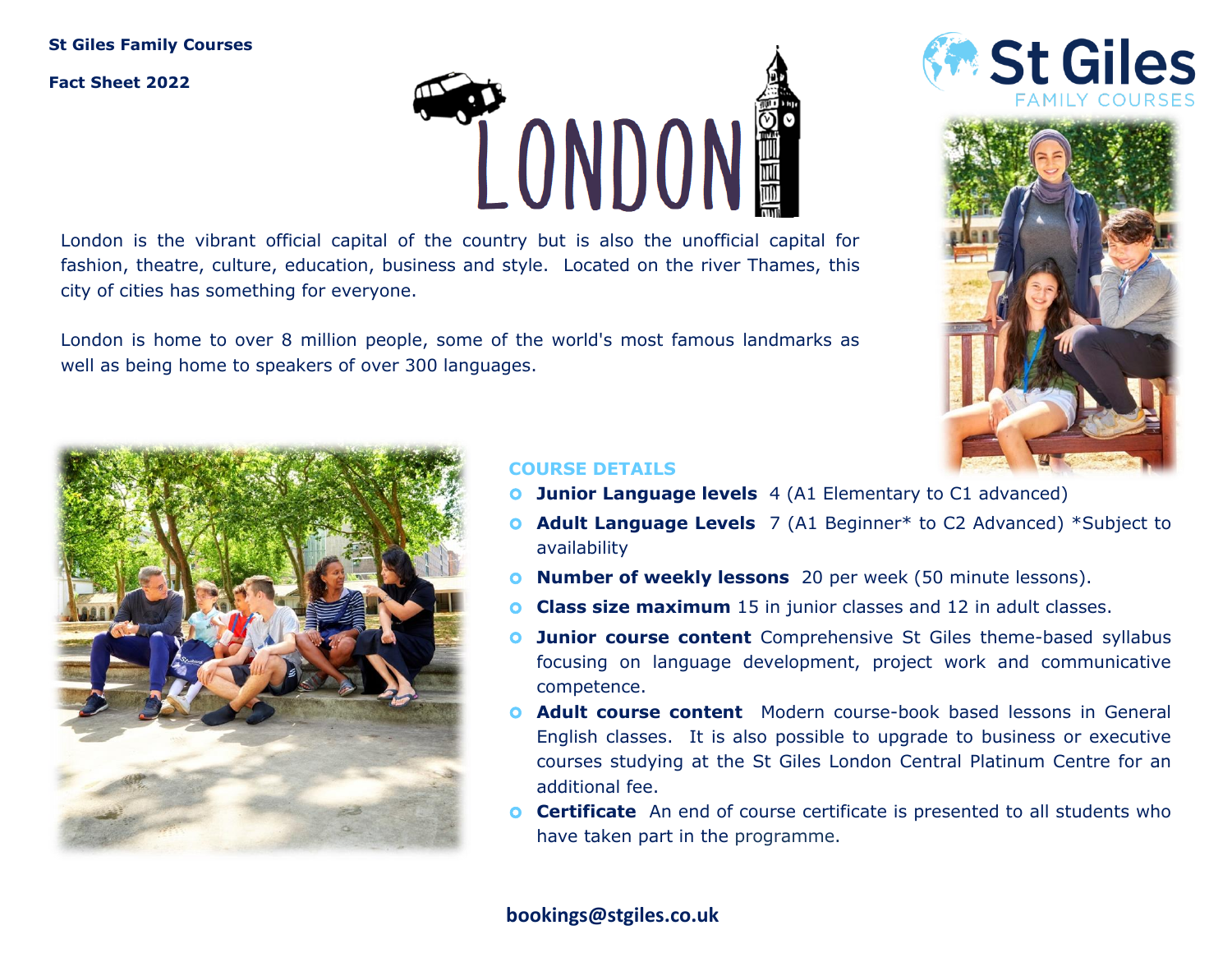### **St Giles Family Courses**

### **Fact Sheet 2022**



# ST GILES LONDON FAMILY COURSE

#### **GENERAL INFORMATION**

- **St Giles London Central Address** St Giles London Central, 154 Southampton Row, Bloomsbury, London, WC1B 5JX.
- **Capacity** The course is limited to a maximum of 60 children and their adult family members. There must be a minimum of one child (5-15 years) and one adult per Family Course booking and they must be related or the adult must be the guardian of the child.
- **24 hour telephone number** TBC
- **O** Distance from city centre 1 km, 15 minute walk
- **Distance from junior classes to St Giles London Central** 2 minute walk
- **O** Nearest tube Russell Square on the Piccadilly Underground Line
- **O** Nearest airport Well connected to all London Airports
- **Age Range** For students aged 5 to 15 years and their parents
- **Family Course Dates** SUNDAY 26TH JUNE SUNDAY 14TH AUGUST 2022
- **O Arrival & Departure Day** Sunday
- **Internet Access** Yes







**bookings@stgiles.co.uk**